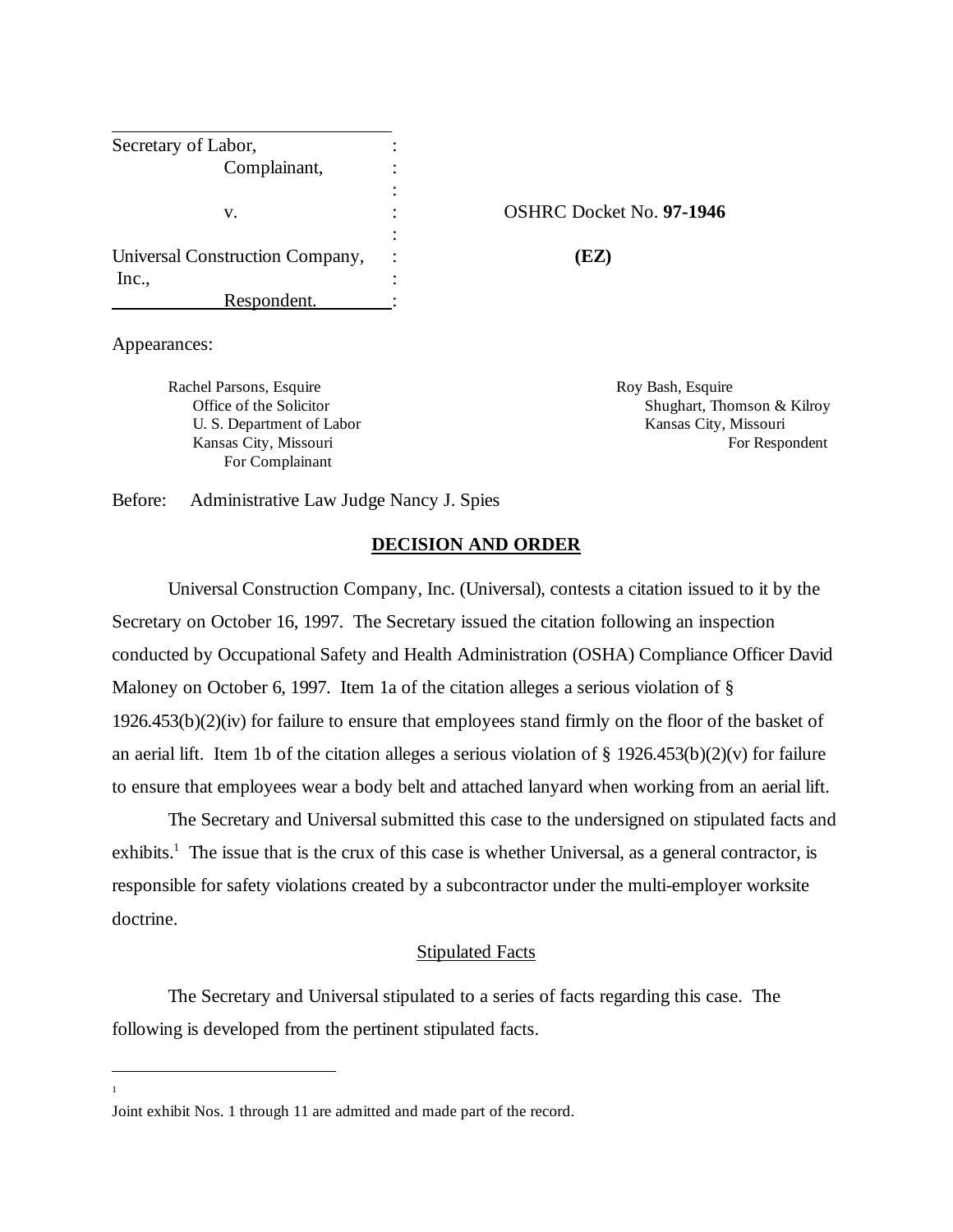Universal is a general contractor engaged in the construction business. In December 1996 Universal contracted with UMB Bank to act as the general contractor for the construction of a branch bank facility in Independence, Missouri. Ray Jeffries acted as Universal's field manager and Ken Sparks as its foreman on the project. Both men were present at the construction site on October 6, 1997.

Universal entered into a subcontract with A. Zahner Sheet Metal Company (Zahner) to perform specified portions of the work on the project. Jay Jay Yaws acted as foreman for Zahner. He was present at the worksite on October 6, 1997.

Zahner's employees used an aerial lift to perform their work. The lift was on the construction site from September 25, 1997, through October 6, 1997. On October 6, 1997, Compliance Officer Maloney observed and videotaped a Zahner employee working from an aerial lift. The employee was not attached to the aerial lift with a body belt and lanyard, in violation of §  $1926.453(b)(2)(v)$ . The employee climbed from the basket of the aerial lift onto the roof of a nearby structure, in violation of § 1926.453(b)(2)(iv). This violative conduct could have been observed by both Jeffries, Universal's field manager, and Yaws, Zahner's foreman.

No Universal employee was exposed to hazards created by the violative conduct. Zahner created the hazards as the result of its employee's violative conduct, and only its employee was exposed to the hazards.

Universal supervised the quality and quantity of work performed by the subcontractors on the construction site. Universal's safety manual states (Exh. C-11, p. 58):

Employees shall always stand firmly on the floor of the work platform, and shall not sit or climb on the edge of the basket or guardrails as a work position. . . .

A safety belt and lanyard shall be worn and attached to the basket while working from an extendable or articulating boom lift.

Universal's field manager Jeffries and foreman Sparks had the authority to correct or direct the subcontractors to correct any safety hazards or violations. Jeffries was in a position to observe the actions of Zahner's employees. Jeffries had the authority to direct Zahner's foreman Yaws to correct the hazards of working in the lift without a belt and lanyard and climbing out of the lift onto the roof area.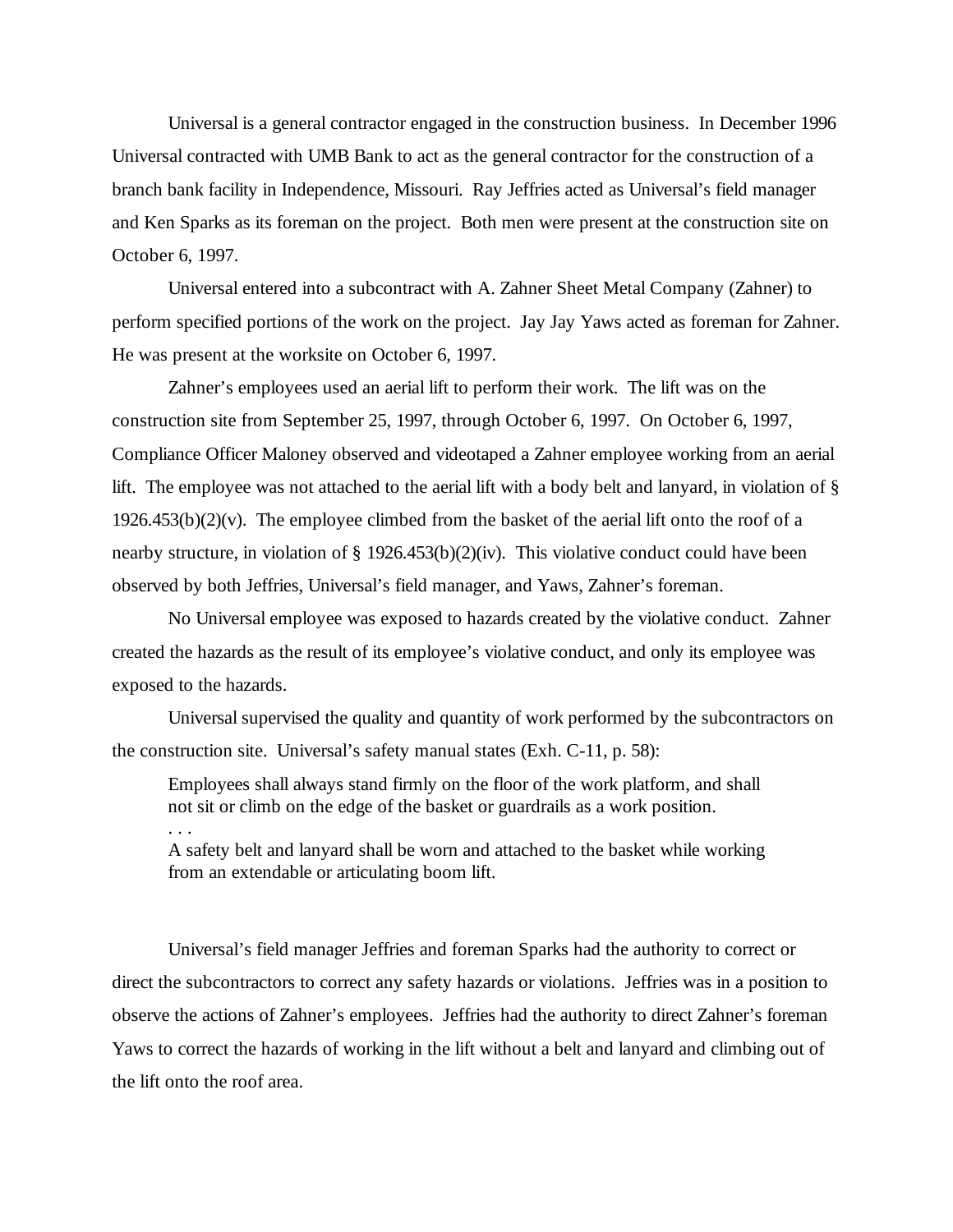# The Citation

The Secretary alleges that Universal committed serious violations of §§

1926.453(b)(2)(iv) and (v), which are designated as items 1a and 1b, respectively, in the citation.

The cited standards provide:

(iv) Employees shall always stand firmly on the floor of the basket, and shall not sit or climb on the edge of the basket or use planks, ladders, or other devices for a work position.

(v) A body belt shall be worn and a lanyard attached to the boom or basket when working from an aerial lift.

#### Discussion

In order to establish a violation of an occupational safety or health standard, the Secretary has the burden of proving: (a) the applicability of the cited standard, (b) the employer's noncompliance with the standard's terms, (c) employee access to the violative conditions, and (d) the employer's actual or constructive knowledge of the violation (*i.e.*, the employer either knew or, with the exercise of reasonable diligence could have known, of the violative conditions).

*Atlantic Battery Co.*, 16 BNA OSHC 2131, 2138 (No. 90-1747, 1994).

The parties stipulated that the cited standards apply to the cited conditions, that Zahner was in noncompliance with the standards' terms, that Zahner's employees had access to the violative conditions, and that both Universal and Zahner knew or, with the exercise of reasonable diligence, could have known of the violative conditions. The Secretary contends that, under the multi-employer worksite doctrine, she has established that Universal was in serious violation of §§ 1926.453(b)(2)(iv) and (v).

The Review Commission first articulated the multi-employer worksite doctrine in the companion cases of *Anning-Johnson Co.*, 4 BNA OSHC 1193 (No. 3694 & 4409, 1976), and *Grossman Steel & Aluminum Corp.*, 4 BNA OSHC 1185, (No. 1275, 1976). In *Grossman Steel*, the Commission stated:

The general contractor is well situated to obtain abatement of hazards, either through its own resources or through its supervisory role with respect to other contractors . . . Thus, we will hold the general contractors responsible for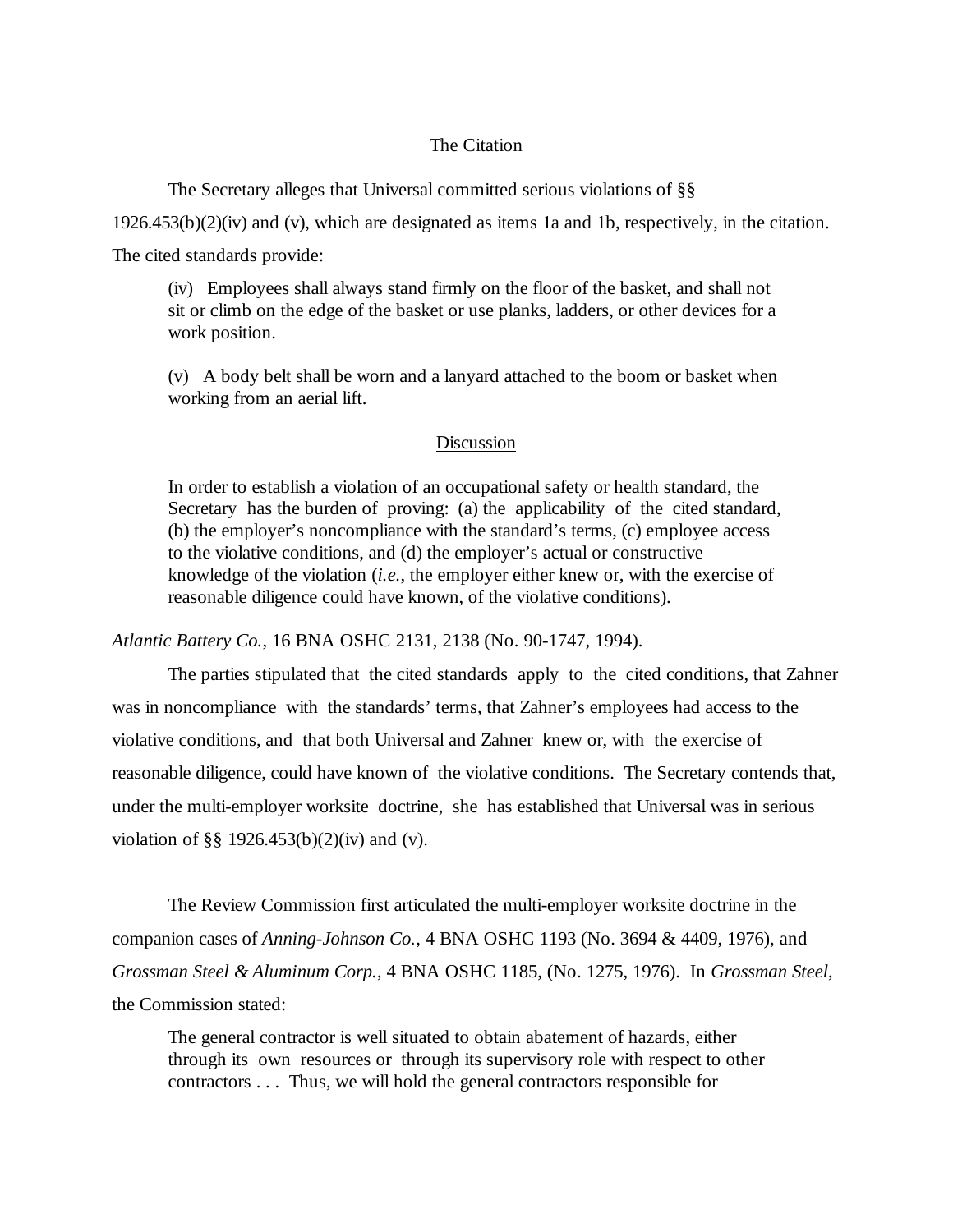violations it could reasonably have been expected to prevent or abate by reason of its supervisory capacity.

## *Id.,* 4 BNA OSHC at 1188.

In a long line of cases since *Anning-Johnson* and *Grossman Steel*, the Commission has reaffirmed and expanded the multi-employer worksite doctrine. The doctrine has been the controlling legal precedent in OSHA cases for over twenty years. It has been adopted by the Eighth Circuit, in which the present case arises. *See Marshall v. Knutson*, 566 F.2d 596 (8th Cir. 1977).

Universal argues that the multi-employer worksite doctrine is "an unreasonable, arbitrary and capricious interpretation of the Act," and that the charges against Universal should be dropped for this reason (Universal's Brief, p. 1). The gist of Universal's argument is that the Commission strayed from the dictates of the Act, as promulgated, and ignored the Act's legislative history. Nothing in the legislative history or in the plain language of the Act supports the imposition of liability on employers who did not create the violative conditions and whose employees are not exposed to the violative conditions.

Universal concludes that (Universal's Brief, pp. 11-12):

The primary purpose of the Act is to require employers to provide their own employees with safe working conditions . . . [T]he Review Commission's change in position on the doctrine without justification demonstrates that the Secretary's current interpretation of the statute as imposing such liability is arbitrary and capricious.

The undersigned could not ignore Commission and court precedent even if she were so inclined, which she is not. The multi-employer worksite doctrine applies to this case.

Universal argues that, if the multi-employer worksite doctrine is not rejected, then it does not apply in the specific circumstances of this case. This is so, it contends, because the doctrine should not be imposed on the basis of who controls the worksite.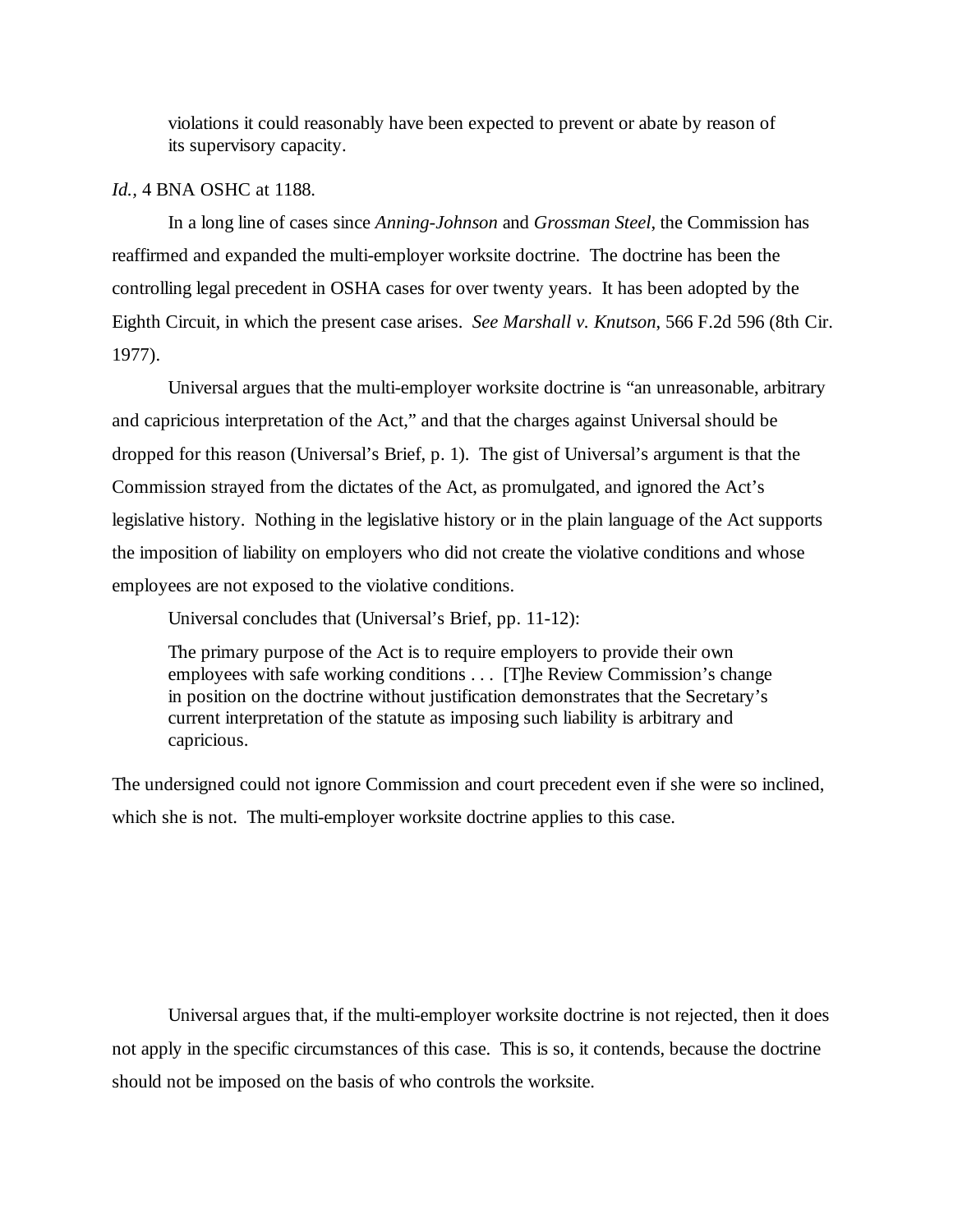Universal is again at odds with the current state of OSHA law. Control is precisely the factor that determines liability under the doctrine.

An employer is responsible for violations of other employers where it could reasonably be expected to prevent or detect and abate the violations due to its supervisory authority and control over the worksite.

*Centenex-Rooney Construction Co.*, 16 BNA OSHC 2127, 2130 (No. 92-0851, 1994).

Since Universal stipulated that Zahner knew or, with the exercise of reasonable diligence, could have known of the violative conditions, it must be presumed that Universal would reasonably be expected to detect the violations. This being said, "control and preventability are the keys to the applicability of the doctrine." *IBP, Inc.*, 17 BNA OSHC 2073, 2075 (No. 93- 3059, 1997). "Hazardous conduct by another employer's employee clearly is not beyond the reasonable control of all but the actual employer." *Id.*, 17 BNA at 2076.

The Commission in *IBP* directly addresses the issue of control raised by Universal (*Id.* at 2074-2075) (footnote omitted):

Under Commission precedent:

[A]n employer is responsible for [the] violations of other employers [to which the other employers' employees alone are exposed] where it could be reasonably expected to prevent or detect and abate the violations due to its supervisory authority and control over the worksite. Liability under [this] test does not depend on whether the [cited] employer actually created the hazard or has the manpower or expertise to itself abate the hazard.

*Red Lobster Inns of America, Inc.*, 8 BNA OSHC 1762, 1763, 1980 CCH OSHD ¶ 24,636, p. 30,220 (No. 76-4754, 1980) (emphasis added) (case cite omitted). The key to the Commission's holding in *Red Lobster* was the recognition that "[t]he safety of all employees can best be achieved if each employer at multiemployer worksites . . . abate[s] hazardous conditions under its control . . . ." *Harvey Workover, Inc.*, 7 BNA OSHC 1687, 1689, 1979 CCH OSHD ¶ 23,830, p. 28,909 (No. 76-1408, 1979). An employer who has control over an entire worksite must take whatever measures are "commensurate with its degree of supervisory capacity." *Marshall v. Knutson*, 566 F.2d 596 (8th Cir. 1977).

Universal stipulated that it had control over the construction site and had the authority to direct its subcontractors to abate safety hazards and violations. The Secretary has established serious violations of §§ 1926.453(b)(2)(iv) and (v).